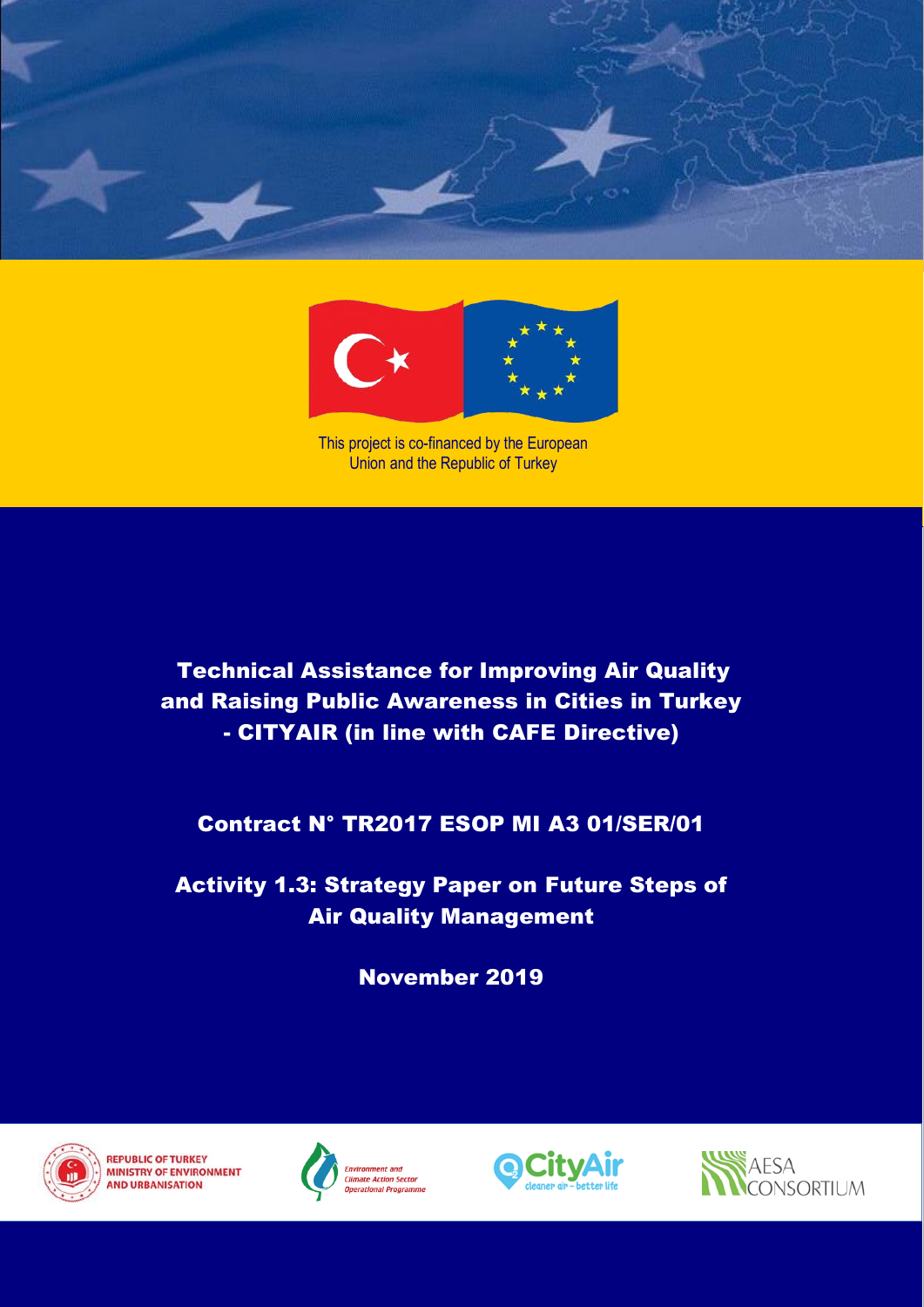

| Project Title:                                     | Technical Assistance for Improving Air Quality and Raising Public<br>Awareness in Cities in Turkey- CITYAIR (in line with CAFE Directive)                                                |
|----------------------------------------------------|------------------------------------------------------------------------------------------------------------------------------------------------------------------------------------------|
| <b>Contract Number:</b>                            | TR2017 ESOP MI A3 01/SER/01TR2017                                                                                                                                                        |
| Project Value:                                     | 3.5 Mio. EUR                                                                                                                                                                             |
| <b>Starting Date:</b>                              | 17.12.2018                                                                                                                                                                               |
| End Date:                                          | 16.12.2021                                                                                                                                                                               |
| Duration:                                          | (36 months)                                                                                                                                                                              |
| <b>Contracting Authority:</b><br>Project Manager:  | Ministry of Environment and Urbanization, Department of<br>European Union Financial Assistance<br>Mr İsmail Raci BAYER<br>Mustafa Kemal Mah. Eskişehir Devlet Yolu 9.km No: 278, Ankara, |
| Address:                                           | Turkey                                                                                                                                                                                   |
| Telephone:                                         | + 90 312 474 03 50-51                                                                                                                                                                    |
| Fax:                                               | + 90 312 474 03 52-53                                                                                                                                                                    |
| Contract Manager:                                  | Erinç Ebinç                                                                                                                                                                              |
| e-mail:                                            | erinc.ebinckocal@csb.gov.tr                                                                                                                                                              |
| <b>Beneficiary:</b>                                | Ministry of Environment and Urbanization (MoEU)                                                                                                                                          |
|                                                    | Mustafa Kemal Mahallesi Eskişehir Devlet Yolu (Dumlupınar Bulvarı) 9. Km                                                                                                                 |
| Address:                                           | (Tepe Prime Yanı) No:278 Çankaya-Ankara, Turkey                                                                                                                                          |
|                                                    | + 90 312 474 03 37-38                                                                                                                                                                    |
| Fax:<br>SROB:<br>Telephone:                        | +90 312 474 03 35                                                                                                                                                                        |
| e-mail:                                            | Pervin Doğan                                                                                                                                                                             |
| Project Manager / OCU Coordinator:                 | + 90 312 586 30 54                                                                                                                                                                       |
| Telephone:                                         | pervin.dogan@csb.gov.tr                                                                                                                                                                  |
| e-mail:                                            |                                                                                                                                                                                          |
| <b>Contractor</b>                                  | <b>AESA</b>                                                                                                                                                                              |
| [Project Director]/ [Project Manager]:<br>Address: | Mr. Ottavio Novelli<br>Avenue de Tervuren 36, 1040-Brussels, Belgium                                                                                                                     |
|                                                    | +32 2 736 22 77                                                                                                                                                                          |
| Telephone:                                         | +32 2 736 49 70                                                                                                                                                                          |
| Fax:                                               | O.novelli@aesagroup.eu                                                                                                                                                                   |
| e-mail:                                            | Mustafa Kemal Mahallesi 2124. Sokak Edige Plaza 15/3-4, Cankaya/Ankara,                                                                                                                  |
| Project office address:                            | Turkey                                                                                                                                                                                   |
| Project Team Leader:                               | Dr. Huseyin Ozdemir                                                                                                                                                                      |
| Telephone / fax :                                  | +90 312 219 6804 / +90 312 219 6805                                                                                                                                                      |
| e-mail:                                            | Huseyin.Ozdemir@cityair-tr.eu                                                                                                                                                            |
|                                                    | Activity 1.3: Strategy Paper on Future Steps of Air Quality Management                                                                                                                   |
| <b>Reporting period:</b>                           |                                                                                                                                                                                          |
| Report elaborated by:                              |                                                                                                                                                                                          |
|                                                    | Prof. Dr. Alper Unal                                                                                                                                                                     |
| Report reviewed by:                                | Dr. Huseyin Ozdemir - CityAir Project Team Leader                                                                                                                                        |
| Submitted on:                                      | 29.11.2019                                                                                                                                                                               |

# **Project Summary Information**







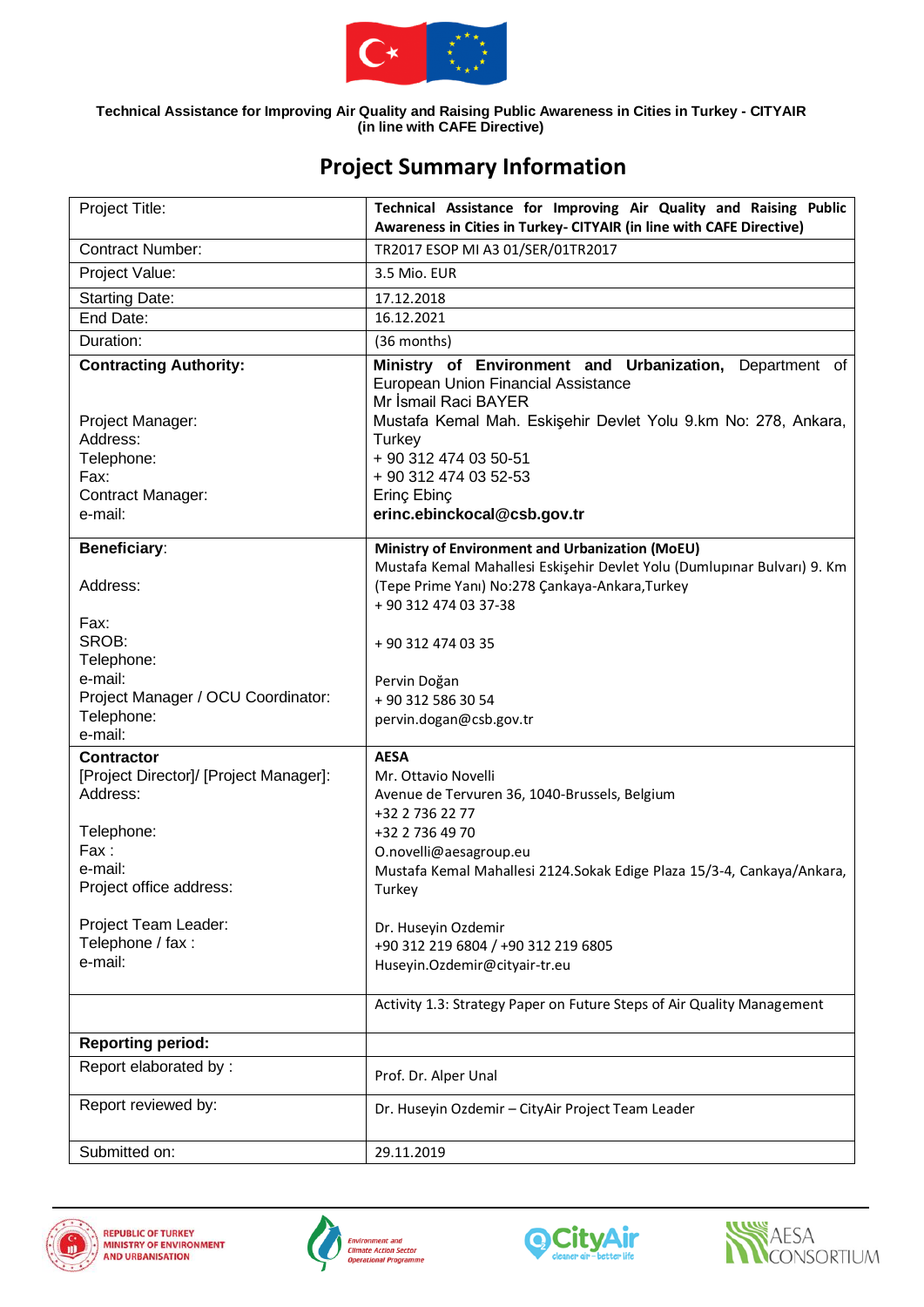

# <span id="page-2-0"></span>**Table of Contents**

|     | $\overline{2}$             |
|-----|----------------------------|
|     | $\overline{\phantom{a}}$ 2 |
|     | $\frac{1}{2}$              |
|     |                            |
|     |                            |
|     |                            |
|     |                            |
| 1.3 |                            |
|     |                            |
| 1.5 |                            |
|     |                            |
|     |                            |
|     |                            |

# <span id="page-2-1"></span>**Tables**

|  |  |  |  |  | Table 1 Uncertainty analysis results for SO <sub>2</sub> EF of "1.A.1.a-10101-3.10" and comparisons with other |  |
|--|--|--|--|--|----------------------------------------------------------------------------------------------------------------|--|
|  |  |  |  |  |                                                                                                                |  |

## <span id="page-2-2"></span>**Figures**

| Figure 3 Probability band of SO <sub>2</sub> EFs for "1A1a-10101-3.10" as cumulative distribution of Weibull |  |
|--------------------------------------------------------------------------------------------------------------|--|
|                                                                                                              |  |
|                                                                                                              |  |
|                                                                                                              |  |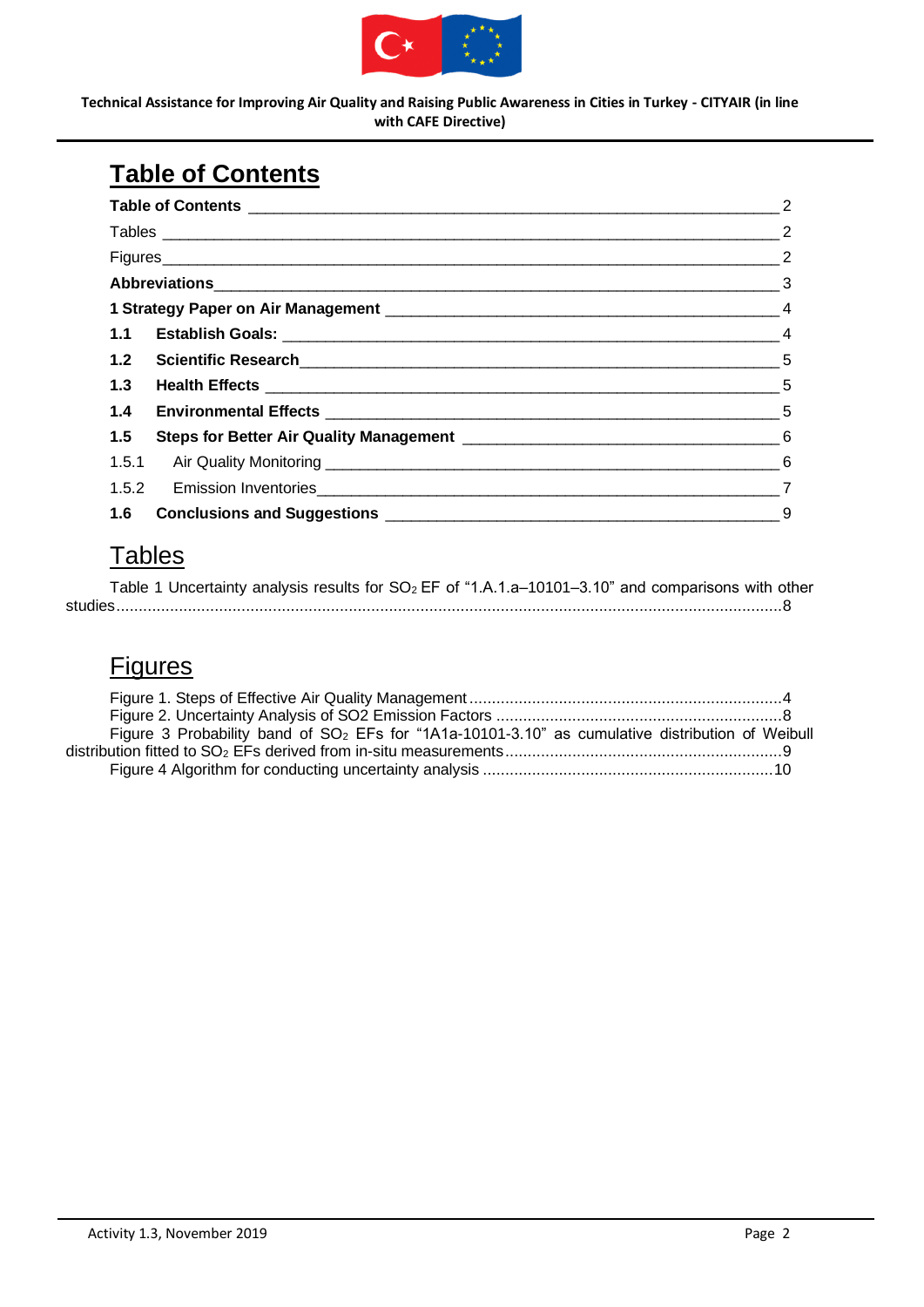

# <span id="page-3-0"></span>**Abbreviations**

| <b>AQM</b>        | <b>Air Quality Model</b>                                                      |
|-------------------|-------------------------------------------------------------------------------|
| <b>AQAD</b>       | Air Quality Assessment Division of MoEU                                       |
| <b>BAQAM</b>      | By-law on Ambient Air Quality Assessment and Management                       |
| <b>CA</b>         | Contracting Authority (MoEU, General Directorate of EU and Foreign Relations) |
| CAAP              | Clean Air Action Plan                                                         |
| <b>CAFE</b>       | Directive 2008/50/EC on Cleaner Air For Europe                                |
| <b>DGEUFR</b>     | General Directorate of EU and Foreign Relations                               |
| <b>DGEM</b>       | General Directorate for Environmental Management                              |
| <b>CLRTAP</b>     | Convention on Long-Range Transboundary Air Pollution                          |
| <b>EF</b>         | <b>Emission Factor</b>                                                        |
| EU                | European Union                                                                |
| <b>HEY</b>        | Air Emission Management (Hava Emisyon Yönetim) Portal                         |
| <b>IPPC</b>       | Integrated Pollution and Prevention Control                                   |
| <b>MAAP</b>       | Multi-Annual Action Programme                                                 |
| <b>MoEU</b>       | Ministry of Environment and Urbanization                                      |
| <b>NAPEMS</b>     | National Air Pollution Management System                                      |
| <b>NAQMN</b>      | National Air Quality Monitoring Network                                       |
| <b>NEC</b>        | Directive 2001/81/EC on National Emission Ceilings                            |
| NO <sub>x</sub>   | Nitrogen oxides                                                               |
| <b>NMVOCs</b>     | Non-methane volatile organic compounds                                        |
| NH <sub>3</sub>   | Ammonia                                                                       |
| OVI               | Objectively Verifiable Indicator                                              |
| PM <sub>2,5</sub> | Fine Particulate Matter, size 2.5 um                                          |
| <b>PR</b>         | 6 Monthly Progress Report                                                     |
| <b>RCAC</b>       | Regional Clean Air Center                                                     |
| <b>RSHC</b>       | Refik Saydam Hıfzıssıhha Merkezi                                              |
| <b>SCM</b>        | <b>Steering Committee Meeting</b>                                             |
| SO <sub>2</sub>   | Sulphur dioxide                                                               |
| <b>SCM</b>        | <b>Steering Committee Meeting</b>                                             |
| <b>SNAP</b>       | Standardized Nomenclature for Air Pollutants                                  |
| <b>TAT</b>        | <b>Technical Assistance Team</b>                                              |
| <b>TFEIP</b>      | Task Force on Emission Inventory and Projections                              |
| <b>ToR</b>        | <b>Terms of Reference</b>                                                     |
| <b>TSMS</b>       | Turkish State Meteorological Service                                          |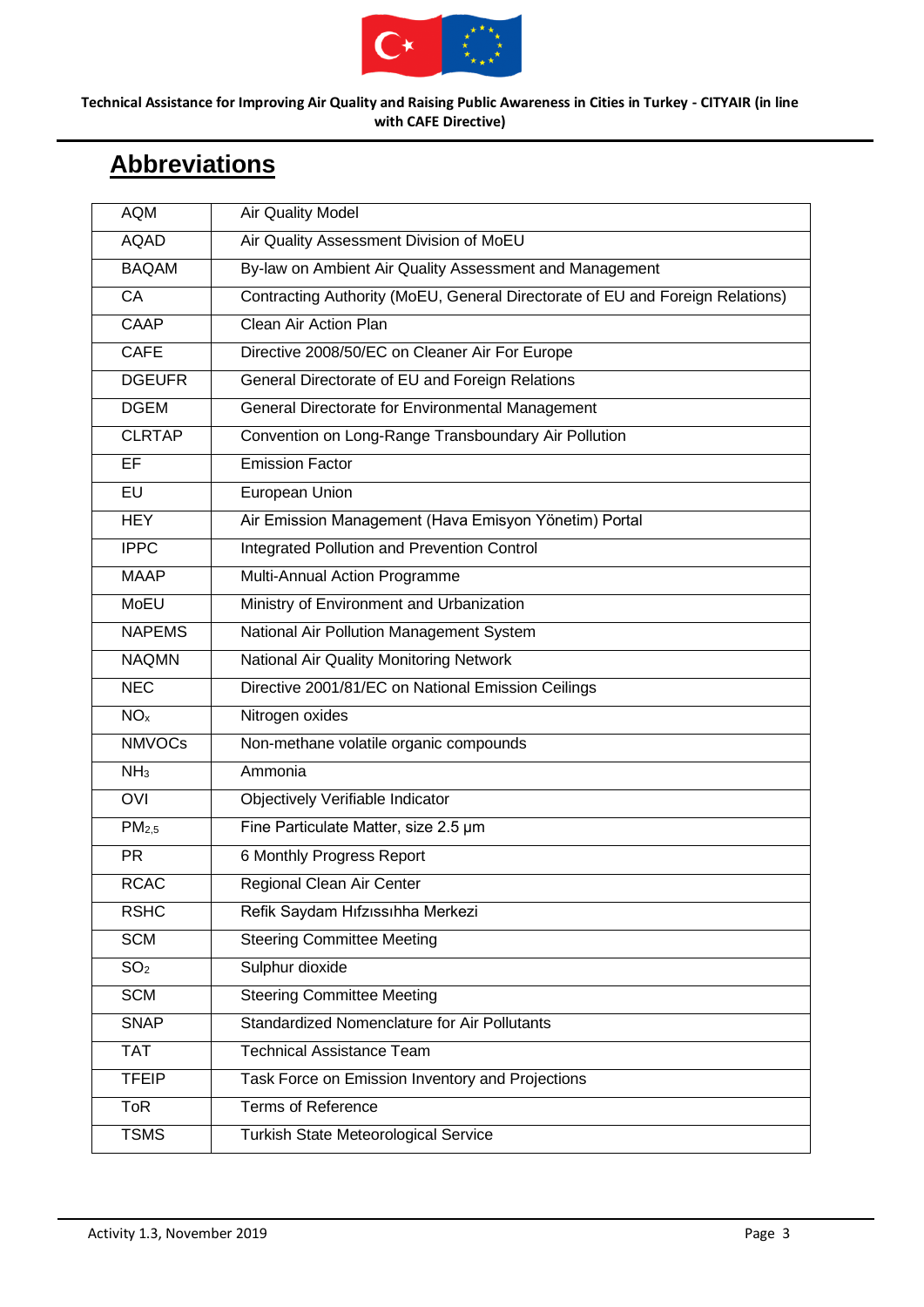

## <span id="page-4-0"></span>**1. Strategy Paper on Air Management**

Air quality management is a complex procedure that requires the following steps ([Figure 1](#page-4-2)): I) Establish Goals; ii) Develop Emission Inventories; iii) Develop Control Strategies; iv) Implement Programs, and v) Evaluate Improvements. At the heart of these steps lies the scientific research which provides essential context and input for further improve the strategies. Each of these steps and their relationships are provided in the following section.

## <span id="page-4-1"></span>**1.1 Establish Goals:**

Effective air quality management systems include setting specific goals or standards that can be quantified. A transparent process is required for understanding, acceptance and implementation of goals and standards. In Turkey, air quality management goals are set by the Turkish Ministry of Environment and Urbanization. It should be noted that these standards are in alignment with European standards . Since science continually evolves over time, air quality standarts also evolve. In order to stay in line with scientific and technical advances, periodic reviews of goals are important to enhance the continual improvement in air quality.

Goals and standards related to air quality management can take different forms, such as :

- acceptable level of air pollutants in the air (excluding air toxics):
- emission limits of a source (e.g., industrial facility or an emission point in the facility); and
- limit on the content of fuel (e.g., gasoline) or in a product (e.g., paint)



<span id="page-4-2"></span>*Figure 1. Steps of Effective Air Quality Management*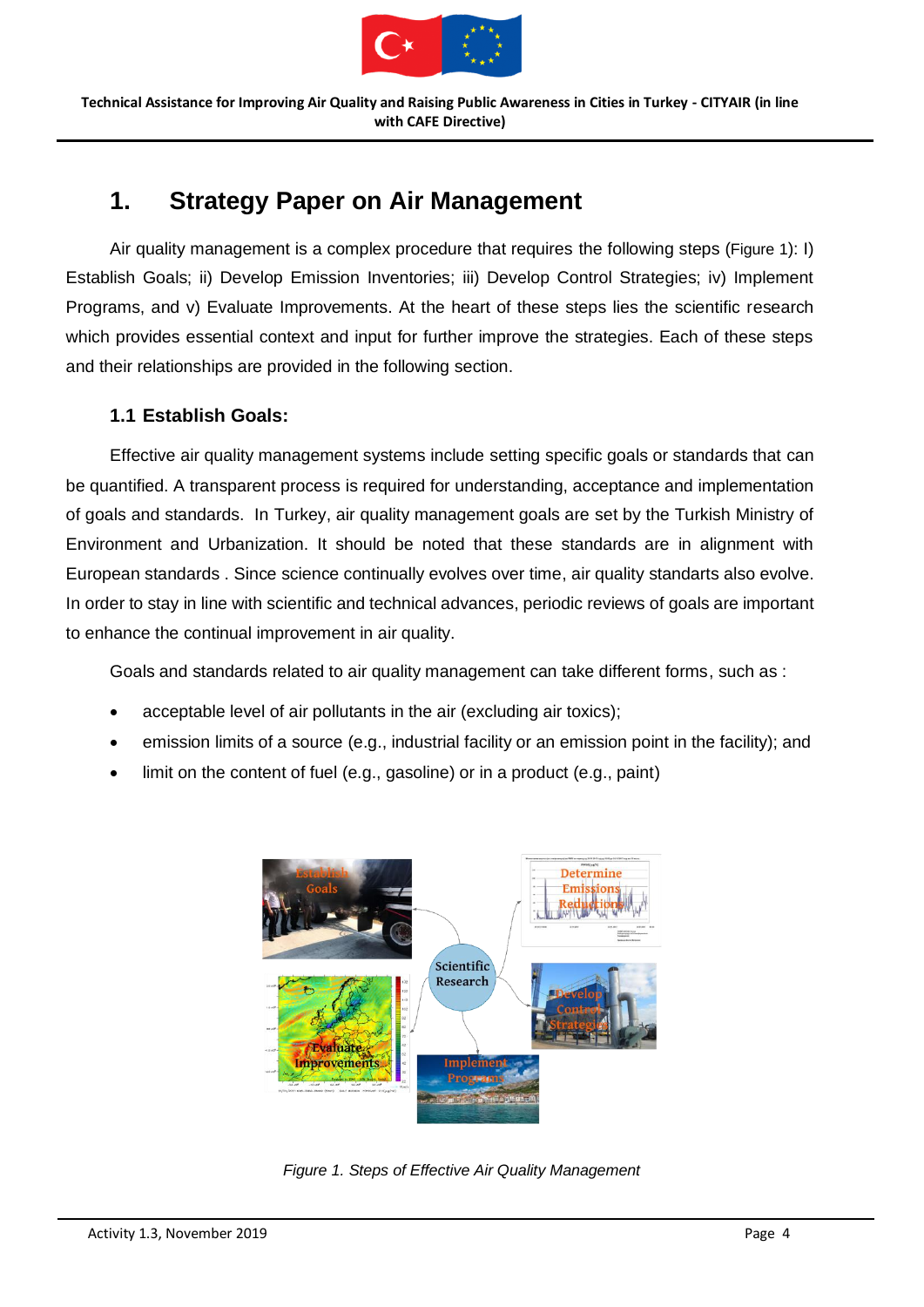

## <span id="page-5-0"></span>**1.2 Scientific Research**

Scientific research provides an understanding of how pollutants are emitted to the atmosphere, transported and transformed in the air. It also involves the effect of air pollution on human health and the environment. As the topic is complex, continuous research activities are required. Scientific research is conducted by universities and research organizations. Although, a global effort is underway for better understanding of the complex structure of the air pollution problem, geographically local studies are also needed to further identify local differences as well as issues specific to local sources. For this reason, it is essential that institutions responsible for managing air quality be in close working relationship with researchers. Complex problems that decision-makers face should be investigated by university researchers.

#### <span id="page-5-1"></span>**1.3 Health Effects**

Research has linked regulated air pollutants such as ozone and particulate matter (PM) to health problems. Detailed investigation is needed to further understand the role air pollution plays on health and disease and support the development of more sustainable and integrated air quality management strategies. The research goals include:

- Understand the link between health effects and exposure to individual pollutants.
- Understand air pollution emissions, exposures and health effects to air pollution from near sources such as highways, industry and provide solutions to reduce their impacts.

• Identify toxicity pathways and biological processes that lead to health effects from exposure to air pollutants.

## <span id="page-5-2"></span>**1.4 Environmental Effects**

Many ecosystems are under stress from climate change and air pollution. There is a strong need to understand the ecological impacts of air pollution. This in turn can provide public welfare protection, including protection against decreased visibility and damage to animals, crops, vegetation, and buildings. With climate change, science is critical to understanding and responding effectively to a changing climate with resiliency planning. The research goals include:

• Determination of the species that are at-risk species and the impact on ecosystems due to air pollution and climate change.

- Identify climate-sensitive stress factors, including pollutants.
- Assess vulnerabilities to ecosystems.

• Develop information and tools to evaluate air quality impacts on ecosystems and to mitigate climate change impacts on ecosystems.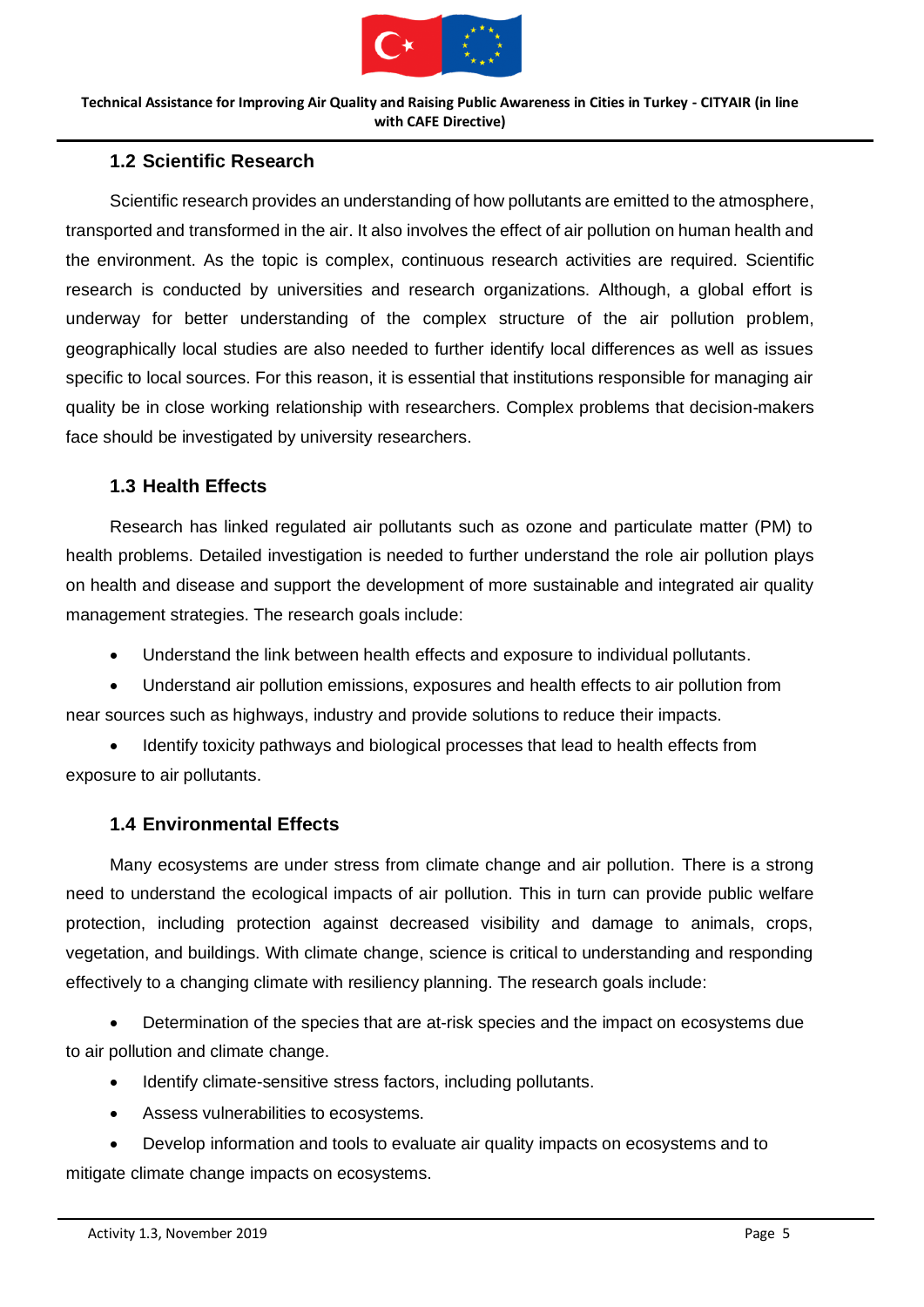

More specifically, the responsibilities of an institution that manage air quality in a country includes the following :

• Develop and evaluate new and improved air measurement technologies and capabilities to enable effectively address air quality issues.

• Compile emissions data from designated sources to expand the emissions inventory and build a better understanding of atmospheric chemistry.

• Developed utilize scientifically sound modeling methods to quantify the impact of different emission sectors an air quality and develop and implement the necessary measures to improve air quality.

## <span id="page-6-0"></span>**1.5 Steps for Better Air Quality Management**

Air quality monitoring data is the first step in identifying problem areas and identify and implement related measures. For this purpose, high quality data are needed by decision-makers. Understanding possible sources of pollution such as industrial facilities, trasnportation, residential heating is critical to protect public health and environment from criteria air pollutants and other hazardous air pollutants regulated by Turkish Ministry of Environment and Urbanization. The Ministry is responsible to :

- Monitor compliance with the air quality standards
- Conduct emissions characterization research and develop emission inventories
- Identify effective pollution prevention and control strategies
- Use atmospheric modeling to develop Clean Air Action Plans.

## <span id="page-6-1"></span>1.5.1 Air Quality Monitoring

Air quality monitoring is an essential part of Air Quality Management Strategy (AQMS). First step in improving air quality is to determine the level of the problem. For this purpose, Turkish Ministry of Environment and Urbanization has setup a dense network of air quality monitoring system. Currently, there are over 300 air quality monitoring stations in Turkey measuring multiple pollutants. In 31 cities, where CityAir project is being implemented, there are 74 stations ; 24 of them have CO measurements ; 19 of them have  $O_3$  measurements ; 10 of them have PM<sub>2.5</sub> measurements ; 73 of them have  $PM_{10}$  measurements; and 69 of them have  $SO_2$  measurements. Mainly PM and  $SO_2$ measurements are available. As discussed in Activity Report 2.2, additional measurements data are needed for  $O<sub>3</sub>$ .

It should be noted that measuring air quality data is important, however, detailed statistical analysis is also essential as to understand the status of air quality in each province. Trend analysis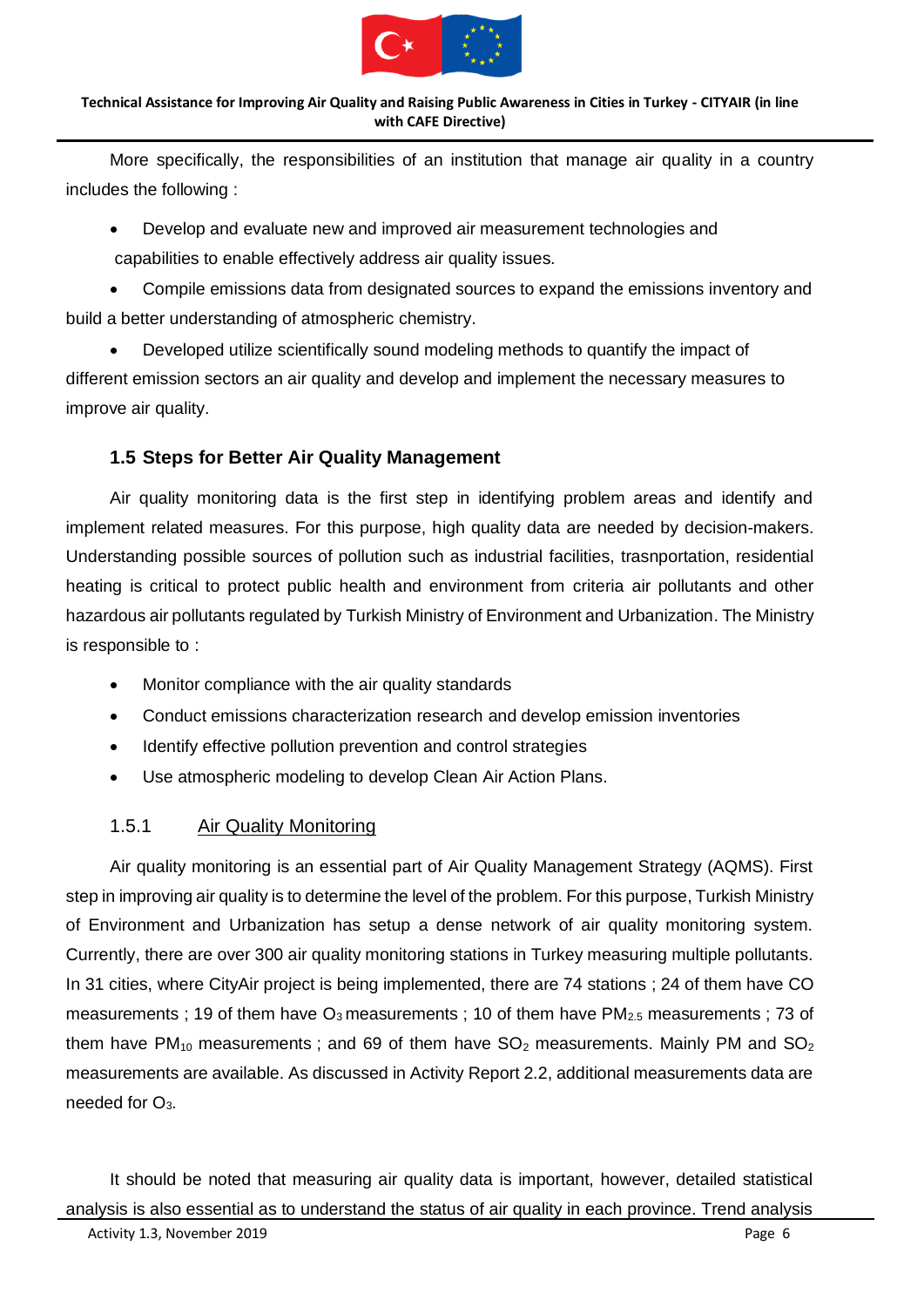

should be part of this analysis so that any improvement or deterioration can be detected and measures can be taken without any delay.

### <span id="page-7-0"></span>1.5.2 Emission Inventories

An emissions inventory is a process to account the amount of air pollutants discharged into the atmosphere for given geographical region in each time period. It is an essential component in determining the source of air pollution problem within a city using an air quality modeling framework. Details of the methodology proposed in this project is provided in Activity Report 1.6.

Additional measures need to be taken with respect to quantifying uncertainty in emissions estimation. Most of the emissions estimation is conducted using the following equation

 $Emission = Activity \times Emission Factor (1)$ 

In cases where Tier 2 and Tier 3 methods are used, the methodology is more complicated, however, even in those methods it all boils down to emission factors and activity data. Independent of the methodology used to estimate emissions for a sector, uncertainty needs to be quantified.

It is essential to differentiate between inherent variability and uncertainty. Variability is defined as inherent heterogeneity or diversity in a well-understood population. Variability can not be reduced through further measurement or study. Temporal variation in emissions from a power plant due to changes in fuel used can be given as an example. Uncertainty, on the other hand, represents lack of knowledge about a process, and can partly be reduced through further research. Sampling uncertainty, which arises from number of sample size or representability, can be listed as one of the important uncertainty sources.

There are analytical and numerical methods available for quantifying uncertainty in the mean emission estimates. Analytical solutions can be used under one or more of the following conditions; underlying distribution of a dataset is normal, variance is low or the sample size is large enough (e.g. >30). Analytical methods based on normality may lead to significant errors in the estimation of confidence intervals when following conditions are not valid. Numerical methods are flexible in terms of underlying distribution for estimating confidence intervals. Bootstrap simulation is one of the widely used numerical methods in quantifying confidence intervals based on random sampling error from parametric distributions.

Such an analysis by Alyuz (2019) for the Marmara region's facilities using NAPEMS study. Results of these analysis are provided in [Figure 2](#page-8-1). In this figure different parametric distributions are fitted to the empirical emission factor datasets. After assigning best fitting parametric distribution,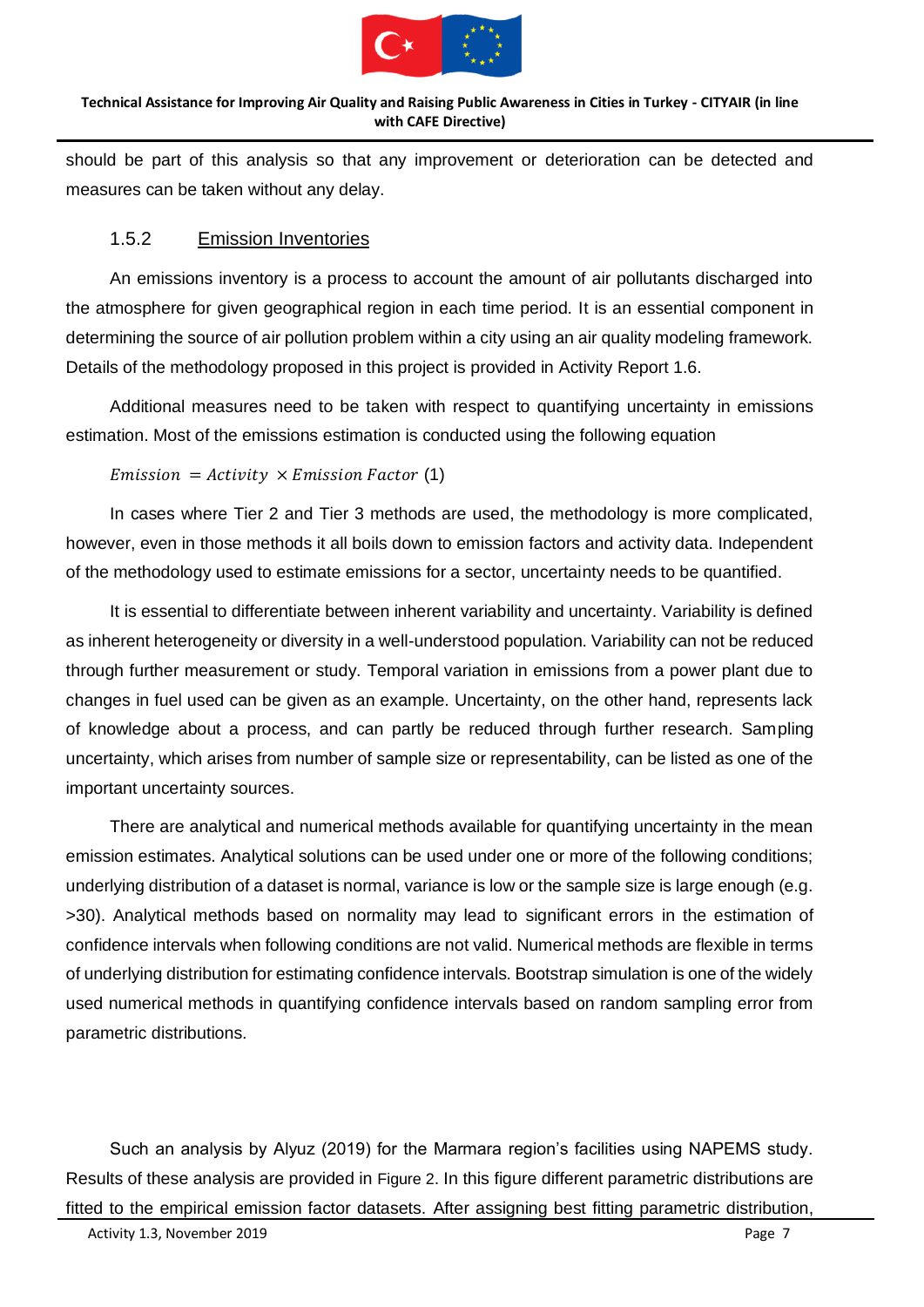

Monte Carlo simulation is applied and Bootstrap method is applied. Then average EF and confidence intervals are calculated for each of in-situ EFs and given in [Table 1](#page-8-0).



*Figure 2. Uncertainty Analysis of SO2 Emission Factors*

<span id="page-8-1"></span><span id="page-8-0"></span>*Table 1 Uncertainty analysis results for SO2 EF of "1.A.1.a–10101–3.10" and comparisons with other studies*

|                               | In-situ<br>Measurements | <b>EMEP</b> | <b>EPA</b>                         |
|-------------------------------|-------------------------|-------------|------------------------------------|
| Fitted distribution type      | Weibull                 |             |                                    |
| Mean $(g/GJ)$                 | 229.2                   | 1680        |                                    |
| 95% CI (Lower, Upper) as g/GJ | 191.8-265               | 330-5000    | between                            |
| % Uncertainty (Lower, Upper)  | 16.3-15.6%              | 80.4-198%   | $90^3$ and 569<br>$4 \text{ g/GJ}$ |
| First parameter               | 252.77 <sup>1</sup>     |             |                                    |
| Second parameter              | 3.7 <sup>2</sup>        |             |                                    |

 $<sup>1</sup>$  scale parameter (k) for Weibull parametric probability distribution function</sup>

 $2$  shape parameter (c) for Weibull parametric probability distribution function

<sup>3</sup> for uncontrolled external combustion of lignite with atmospheric fluidized bed technology for electricity generation (SCC is 10100316 and 10100317)

<sup>4</sup> for uncontrolled external combustion of lignite with other technologies for electricity generation (SCC is 10100311, 10100312, 10100313 or 10100314)

SO<sup>2</sup> EF is calculated from in-situ measurements as 229.2 g/GJ which is even below the 95% lower limit of EMEP (330 g/GJ) **Hata! Başvuru kaynağı bulunamadı.**, and less than EPA EF (569 g/GJ). Since almost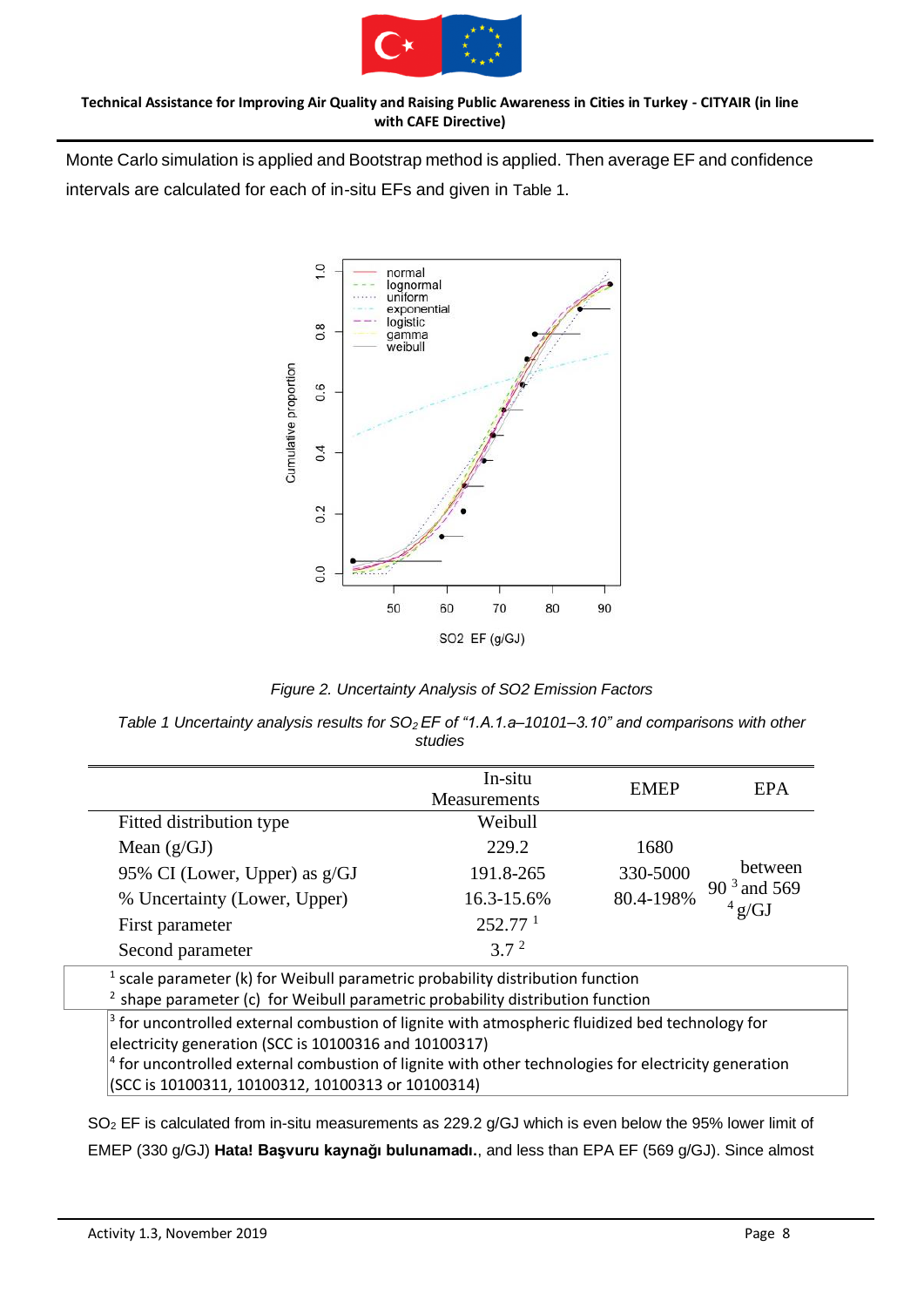

all points fall into the 50% CI range in probability band of in-situ measurements given in [0a](#page-9-1), Weibull distribution is appropriate for EFs derived from in-situ EFs.



<span id="page-9-1"></span>*Figure 3 Probability band of SO<sup>2</sup> EFs for "1A1a-10101-3.10" as cumulative distribution of Weibull distribution fitted to SO<sup>2</sup> EFs derived from in-situ measurements*

Uncertainty analysis at Emission Factor level should be repeated for the activity data. Then uncertainty propagation should be conducted to estimate overall uncertainty in emission inventory.

## <span id="page-9-0"></span>**1.6 Conclusions and Suggestions**

Air Quality Management requires a detailed planning of the activities needed. These activities include selection of the correct methodology as well as choosing the right emission factor and activity data. In City Air project a detailed methodology is provided in Activity report 1.4. An important part of air quality strategy management is uncertainty and variability analysis. For this purpose, it is suggested that an uncertainty analysis, presented in this report, to be conducted for any emissions inventory study. [Figure 4](#page-10-0) summarizes the methodology to be used. As shown in this figure, first measurement for emission factors need to be quantified. In the next step probability distributions need to be fitted to determnine the underlying distribution for the uncertainty analysis. For this purpose, bootstap or monte carlo methods can be utilized. After quantifying the uncertainty in the emission factor dataset, similar methodology need to be conducted for the activity data.

When uncertainty ranges for emission factor and activity data are quantified, Taylor Series expansion or probabilistic methods can be used to propagate uncertainty in emissions inventories. Accurate decision making needs probabilistic data instead of point estimates. It is suggested such a probabilistic analysis to be included in the emission inventory analysis.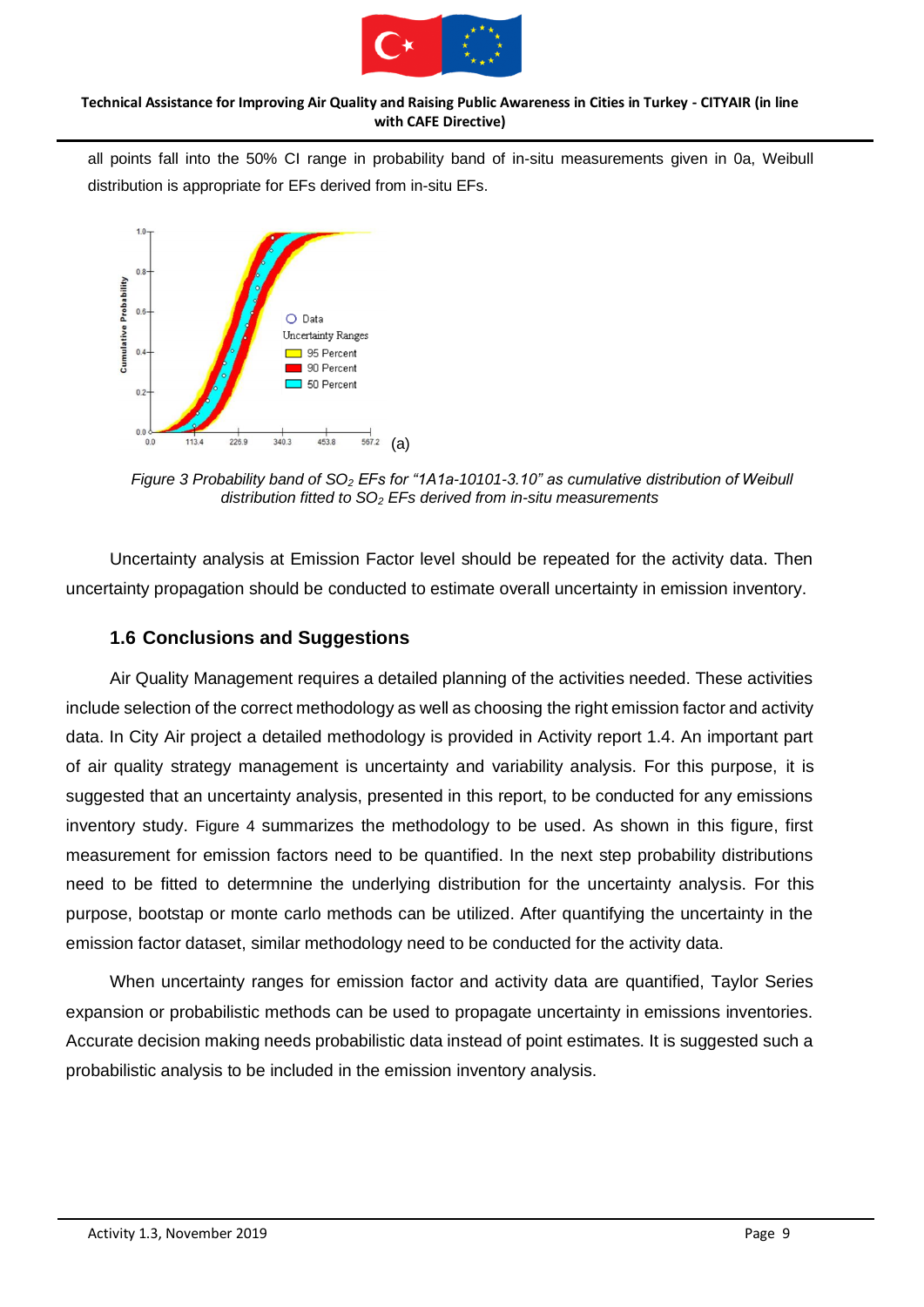



<span id="page-10-0"></span>*Figure 4 Algorithm for conducting uncertainty analysis*